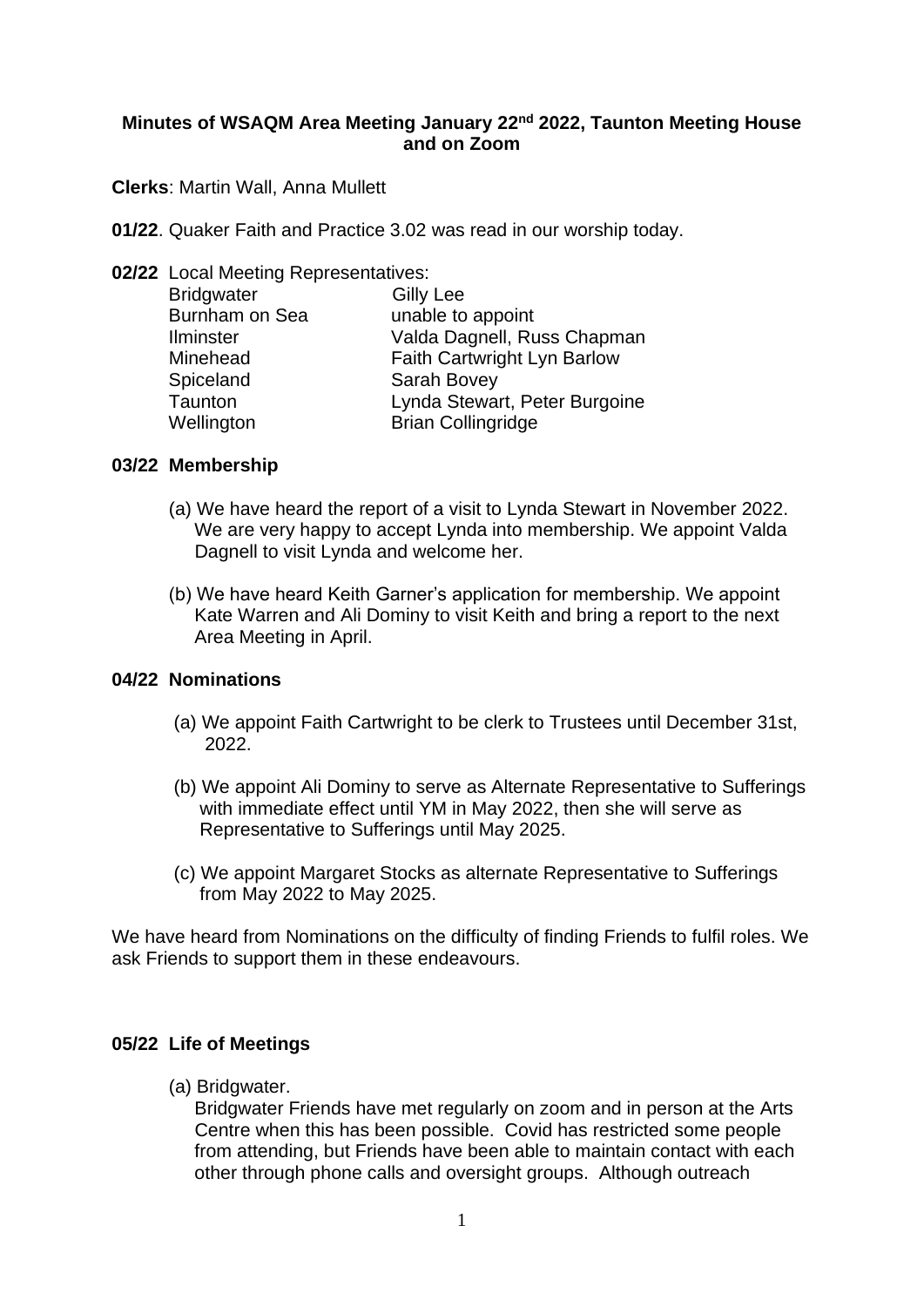activity has been restricted Bridgwater Friends have remained active in their service to the Area Meeting. The full report will appear in the Newsletter.

(b) Burnham on Sea

 In response to their small numbers and Covid vulnerability Friends at Burnham have continued to meet on line throughout 2021. This new way of worship has however enabled Friends to attend AM events even though the numbers attending Meeting have fallen slightly. They are keeping in touch by email and indeed have received two enquiries although neither have attended a meeting so far. The meeting is in good heart and looking forward to mixing more whilst retaining the time for peace and reflection.

The full report will appear in the Newsletter.

## **06.22 Reports**

(a) Earth Action Group

 We have received a report from John Ainsworth regarding the actions and involvement of Friends in the period leading up to and during COP26 last November. He reflects on the general disappointment of the outcome, which however has engendered a renewed commitment to take matters forward. To engage with this commitment, he has the following suggestions:

 1. Friends most interested in planning how to take this forward meet on zoom in the week of 29th January. We ask the EAG to take this forward

 2. He is in touch with Pip Harris, our local development worker, around potential regional action as well as with Mid Somerset Friends. We ask the EAG to pursue this initiative.

 3. The EAG aim to bring this together to a special area meeting either on zoom or blended to allow as many Friends as possible to participate in February or early March. We encourage the EAG to take this forward and hope they will involve other groups with similar concerns.

We thank John for his report which will appear in full in the Newsletter.

(b) Meeting for Sufferings

 The committee working on the Revised Book of Discipline gave its second report. Discernment is needed in all sections, including Quaker theology, 'God language' and our changing communities in the light of Covid. The Committee for Christian and Interfaith Relations encourages us to work with climate change and diversity groups outside Quakers and to share how our faith informs our lives. We are asked to share our commitment to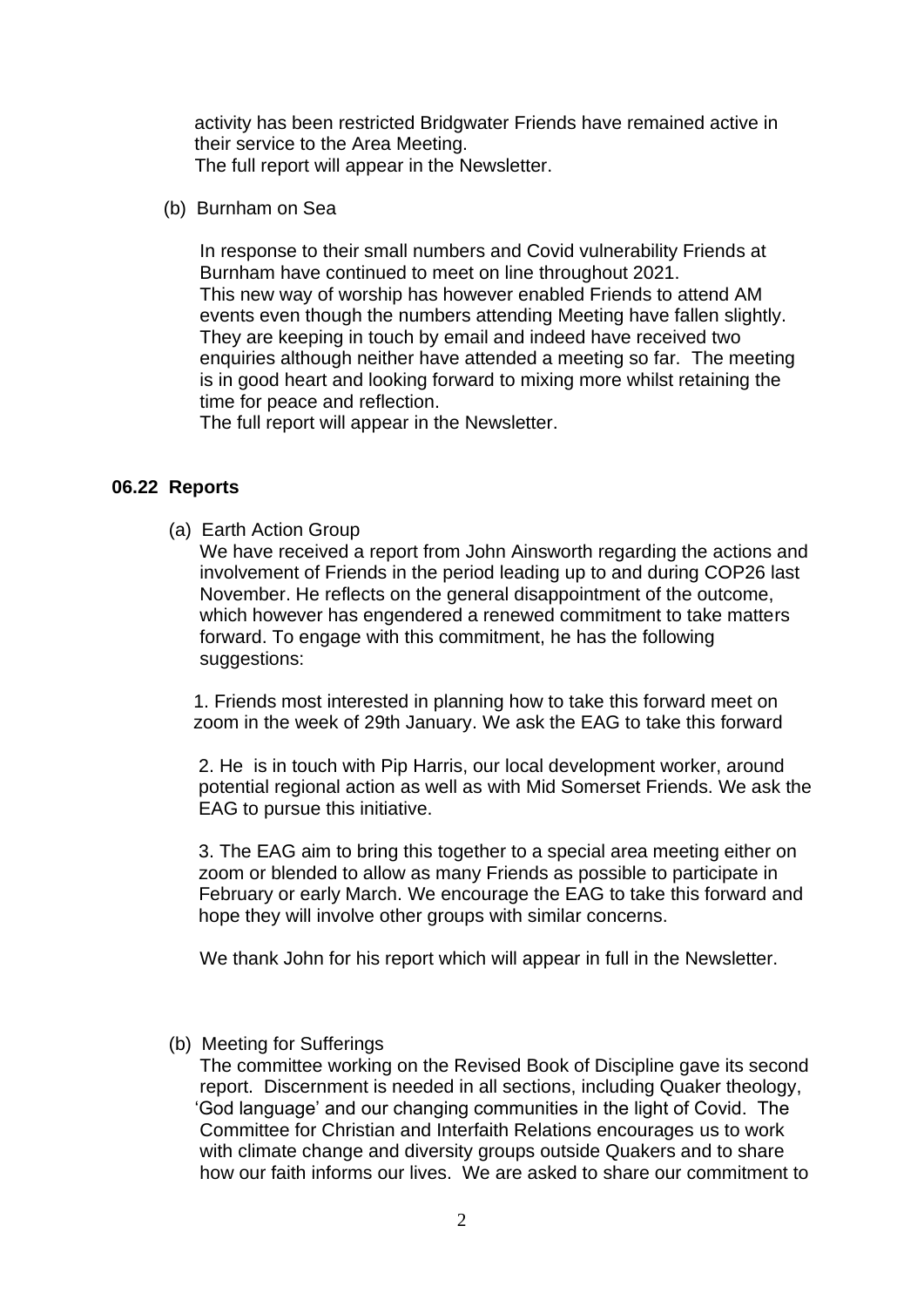these issues in our LM reports, in particular the issue of sustainability. We feel that this report needs further discernment. Fran has suggested that Friends meet to discuss these issues further, both regionally and within our Area Meeting. We ask Fran to take this forward. We thank Fran for this report which will appear in full in the Newsletter.

## (c) **Update on Citizens Somerset for Jan 2022.**

We have received a report from Fran Hicks.

 There will be elections for a new unitary authority for Somerset in the first week of May this year. This is a rare opportunity to consolidate existing relationships and forge new ones with candidates for the new authority. This process of engaging with the candidates will come to fruition at our Accountability Assembly during the week of the 25th of April. The efficacy of this event is hugely dependent on the numbers attending.

 An action in September during living wage week engaged with the leader of our District Council who made a commitment to becoming a Real Living Wage employer and to press for this within the new unitary council. Next event will be our AGM on the 21st of February 5:30 for 6:00 at Temple Methodists A celebratory event with music tea and cakes. On Sunday March the 20th there will be an action to support the proposed Wellington to Taunton cycle path.

 Friends are encouraged to support our membership of Citizens Somerset as we work to reweave the fabric of society.

We thank Fran for her report which will appear in full in the Newsletter.

#### **07/22 Trustees**

The amendments to existing policies have been circulated. Of all the policies the Safeguarding Policy is the sole responsibility of Trustees. AM Nominations have been looking at the Safer Appointments policy and explained that any new appointments will need references in future. Trustees and Nominations are working on this together. Help from BYM is available. The amendments were approved by the Area Meeting.

#### **08/22 Tabular Statement for 2021**

We thank Judith for her work in compiling this statement. We ask our Membership Clerk when requesting information for the Statement from Local Meetings to also include a request for the average number attending Meeting for Worship on a Sunday. This latter information for use by our Area Meeting.

#### **09/22 Worshipping Together Arrangements for 2022.**

 All dates are on the AM Calendar. LM's will decide how they wish to join these meetings.